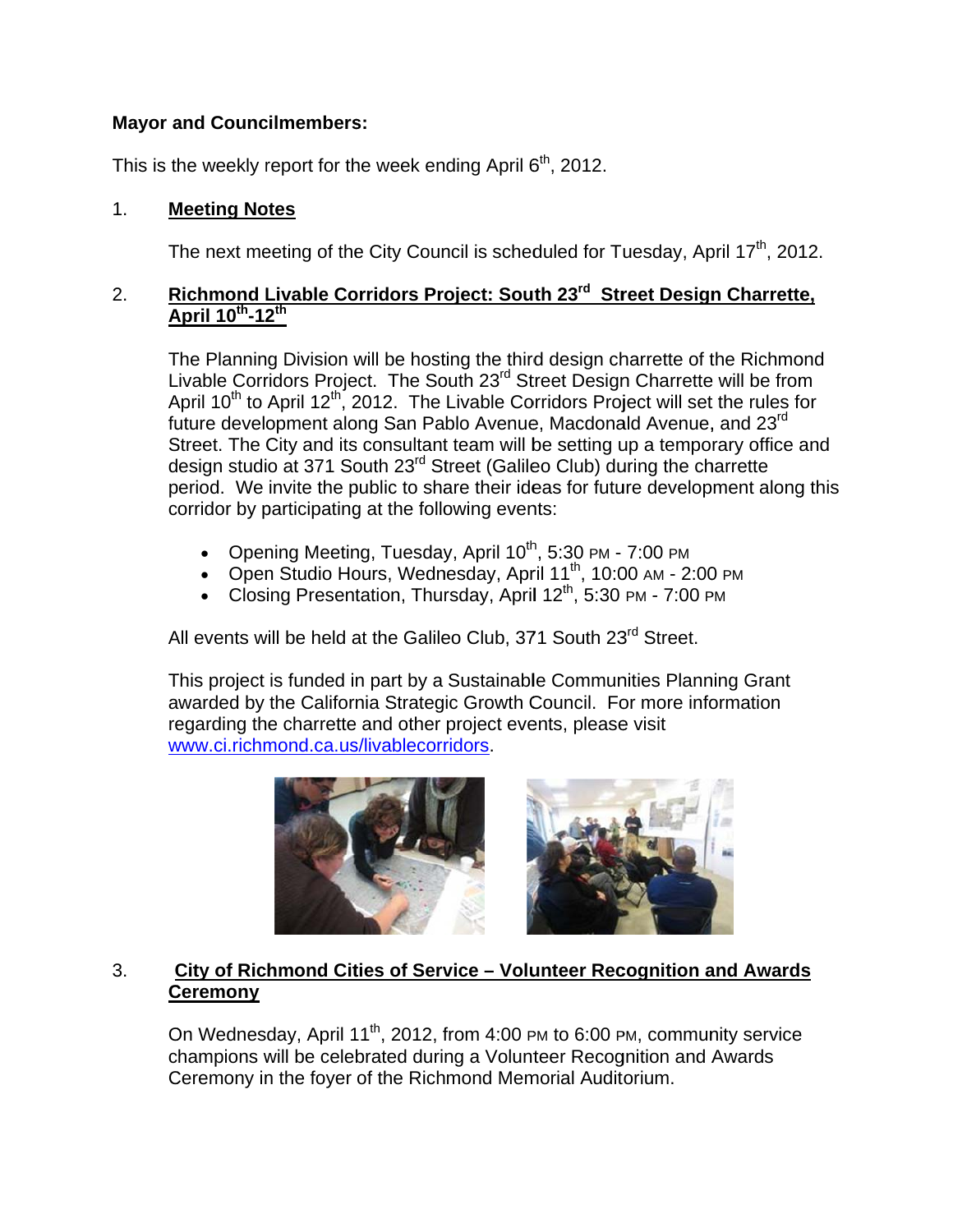Local community-based organizations were invited to nominate volunteers for the inaugural event. Distinguished Volunteer and Meritorious Service Awards will be presented to the following community honorees:

Distinguished Volunteer Service Awards

Bradley Blake Isela Gonzales Goshi Kogure Bea Roberson Jan Schilling Cameron J. Williams

Recognition of Meritorious Service Roxanne Alexander Andromeda Brooks Catholic Charities of the East Bay Family Literacy Tom Chin Michael B. Clark Joann Ford Sandi Genser-Maack Virginia Harrison Felix Hunziker Teri Katz John Kendrick Melanie Myers Irma Sanchez Helida Solorio Brian Spiker

The ceremony, in partnership with the Richmond Community Foundation and the Volunteer Center of the East Bay, is a prelude to the City of Richmond celebrating National Volunteer Week, April  $15<sup>th</sup> - 21<sup>st</sup>$ , and Richmond's Cities of Service initiative. Cities of Service is a bi-partisan coalition of mayors and cities from across the country who are working together to accelerate the service movement and engage residents as volunteers to make a difference in their communities.

# 4. **City Council to Consider Adopting the Richmond General Plan 2030**

On Tuesday, April  $17<sup>th</sup>$ , 2012, at 6:30 PM in the Richmond City Hall Council Chambers, the City Council will hold a public hearing to consider certification the General Plan Environmental Impact Report and adoption of the final draft Richmond General Plan 2030 document.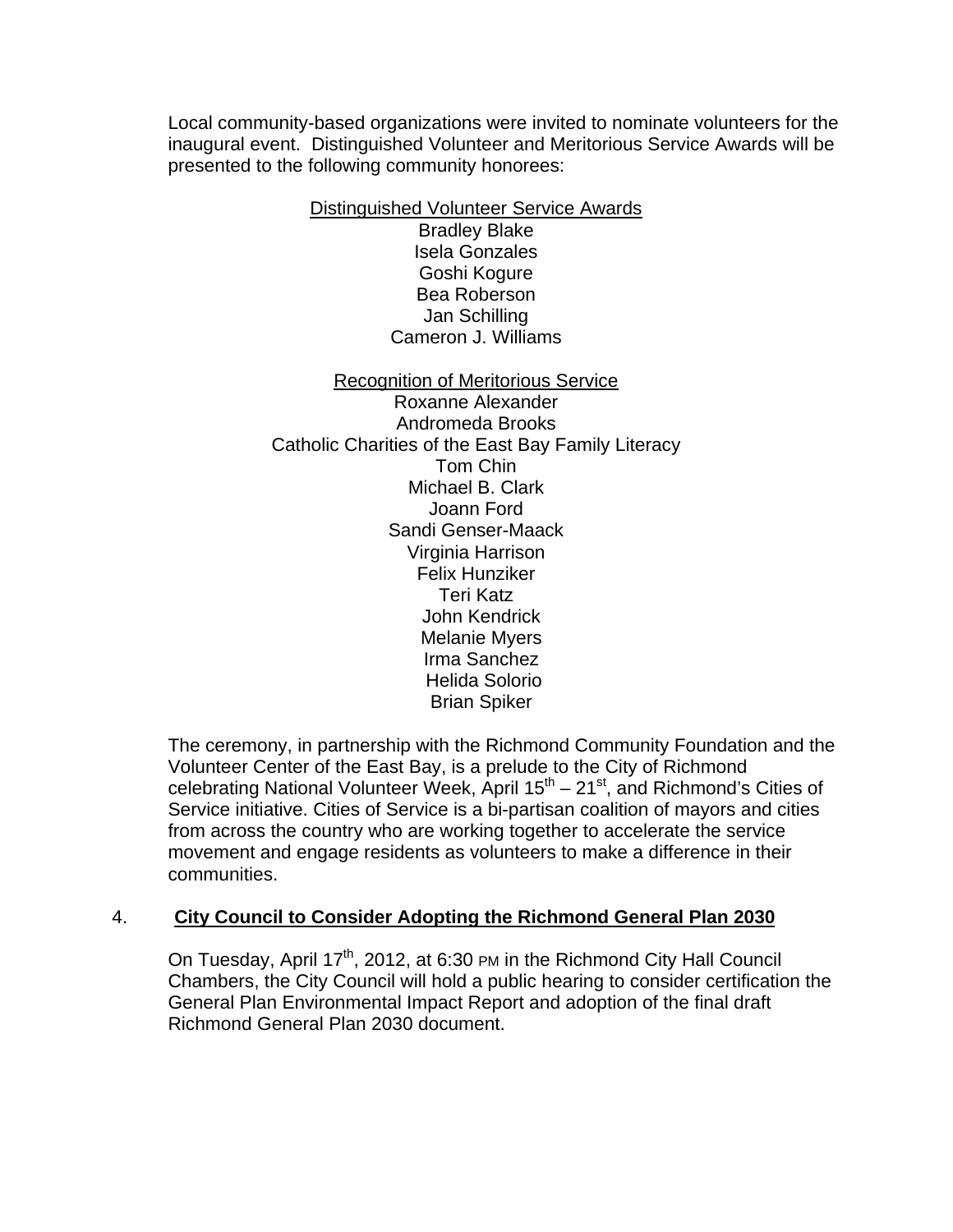The Richmond General Plan is a critical long-range policy document that is intended to guide the City's decision making with respect to the following topic areas through the year 2030:

- Economic Development
- Education and Human Services
- Land Use and Urban Design
- Circulation
- Housing
- Community Facilities and Infrastructure
- Conservation, Natural Resources, and Open Space
- Energy and Climate Change
- Growth Management
- Parks and Recreation
- Community Health and Wellness
- Public Safety and Noise
- Arts and Culture
- Historic Resources
- National Historic Park

The final draft Richmond General Plan is the culmination of a five-year community visioning and planning process that involved the participation of over 1,000 community members and representatives from local non-profit organizations, advocacy groups, public agencies, industry and business representatives, educational institutions, and nearby local governments.

Please contact Hector Rojas, Associate Planner, at (510) 620-6662 or hector rojas@ci.richmond.ca.us with any questions you might have regarding the General Plan. You can also learn more about the General Plan at www.cityofrichmondgeneralplan.org.

## 5. **Recreation Highlights**

## Nevin Community Center - One Year Later:

The City of Richmond Recreation Department, in collaboration with Nevin Community Center Partners *(Richmond Police Department, Recreation & Parks Commission, LEAP, Opportunity West, Building Blocks for Kids, Iron Triangle Neighborhood Counsel, CCISCO, East Bay Center for the Performing Arts, First 5),* hosted the Grand Re-Opening of Nevin Community Center one year ago on March  $5<sup>th</sup>$ , 2011.

In early November 2010, the Nevin Community Center Partners in the Iron Triangle neighborhood initiated meetings to discuss new programs and support for community residents. After extensive planning, facility upgrades, and new computer equipment, the City of Richmond opened the doors of the Nevin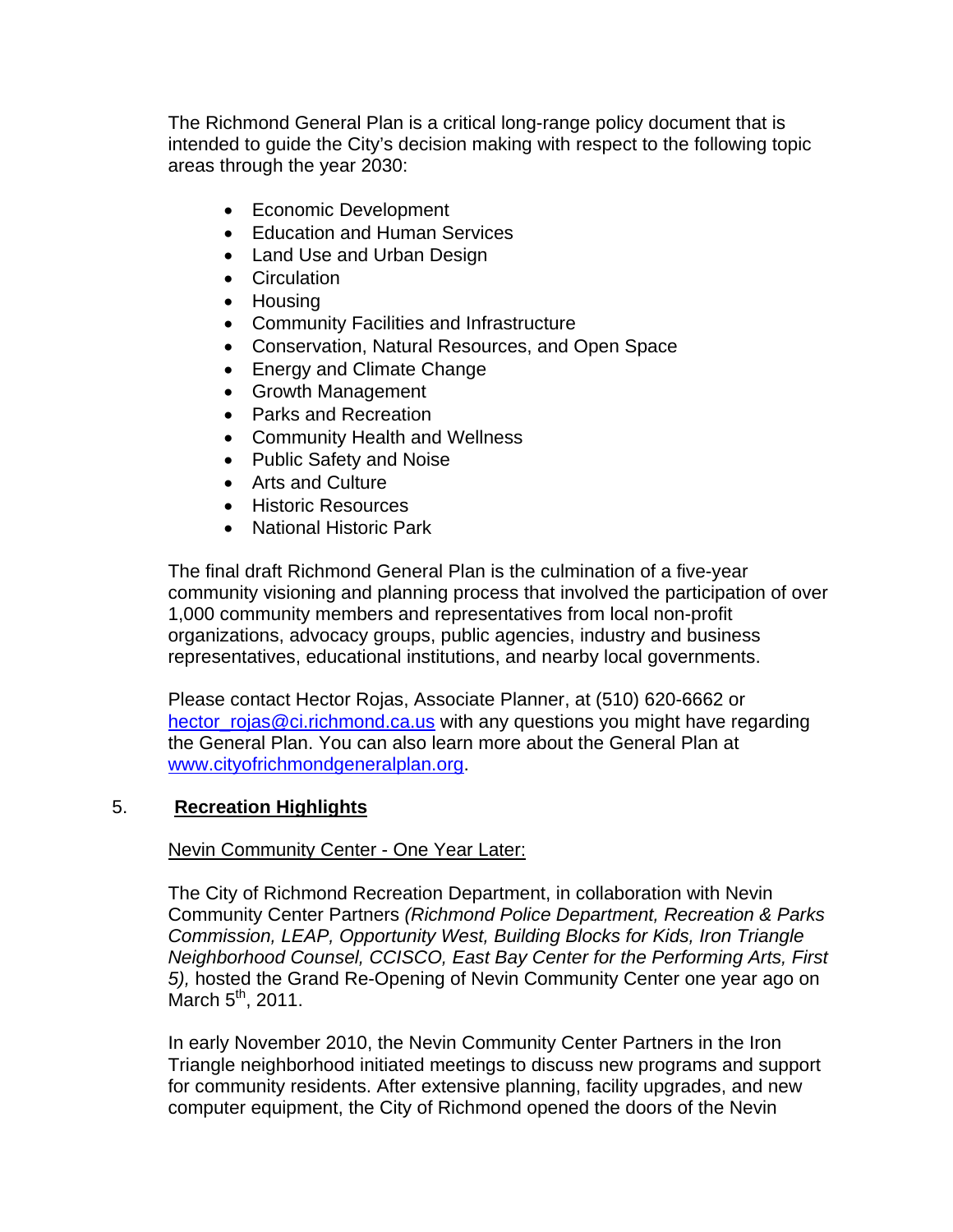Community Center with new programs and opportunities. New classes and programs began on March 7<sup>th</sup>, 2011 including: GED preparation, computer classes for beginners, youth programs, instructional classes, and sports programs. The City of Richmond ensured residents a new welcoming atmosphere within the community center that has included a children's room brightly painted complete with new games and toys, an upgraded computer lab, and a classroom with a state-of-the-art Smart Board. One year later, residents have new choices to engage in self-improvement and family fun.

For more details regarding *Nevin Community Center Story One Year Later* click on the below link. http://www.ci.richmond.ca.us/index.aspx?NID=2190

## Youth Futsal:

The end of March concluded the 5<sup>th</sup> annual Richmond Youth Futsal League. Since its inception, this season, the league had the largest number of participants. There were more than 70 teams, ages 5 through 15, participating. The Recreation Department served more than 600 Richmond and East Bay youth. The Richmond Youth Futsal League is now one of the biggest leagues in California. The increase from 30 teams last year to 70 teams can be contributed to collaborations and the formation of the Richmond Futsal Advisory Board. The Board was made up of members from most of Richmond's youth soccer leagues (Richmond United, Richmond Eclipse, Richmond Sol and Richmond Cobras), along with members of the El Cerrito/Berkeley Leagues and West Contra Costa Leagues. The Recreation Department continues to facilitate the league, and games are held at the Richmond Recreation Complex, Booker T. Anderson Gym and El Cerrito High School.

## Youth Basketball:

The Recreation Department, in collaboration with West Contra Costa Unified School District, YMCA, Richmond Police Activities League (RPAL), Neighborhood House, and the City of San Pablo Recreation Department, facilitated a city-wide Jr. NBA Basketball League with games held at the Richmond Recreation Complex and the RPAL Gym. The final games culminated at the end of March with Bay Area Magic, RPAL, North Richmond Panthers and the Richmond Recreation Jr. Rockets proving themselves as champions in their age division.

## 6. **Public Works Updates**

Facilities Maintenance Division: The carpenters repaired the rear door of the Auditorium and installed new cabinet doors and drawers in Fire Station 66.

The painters restored the ceiling in KCRT from water damage due to a broken pipe and painted the gym walls of Booker T. Anderson Community Center.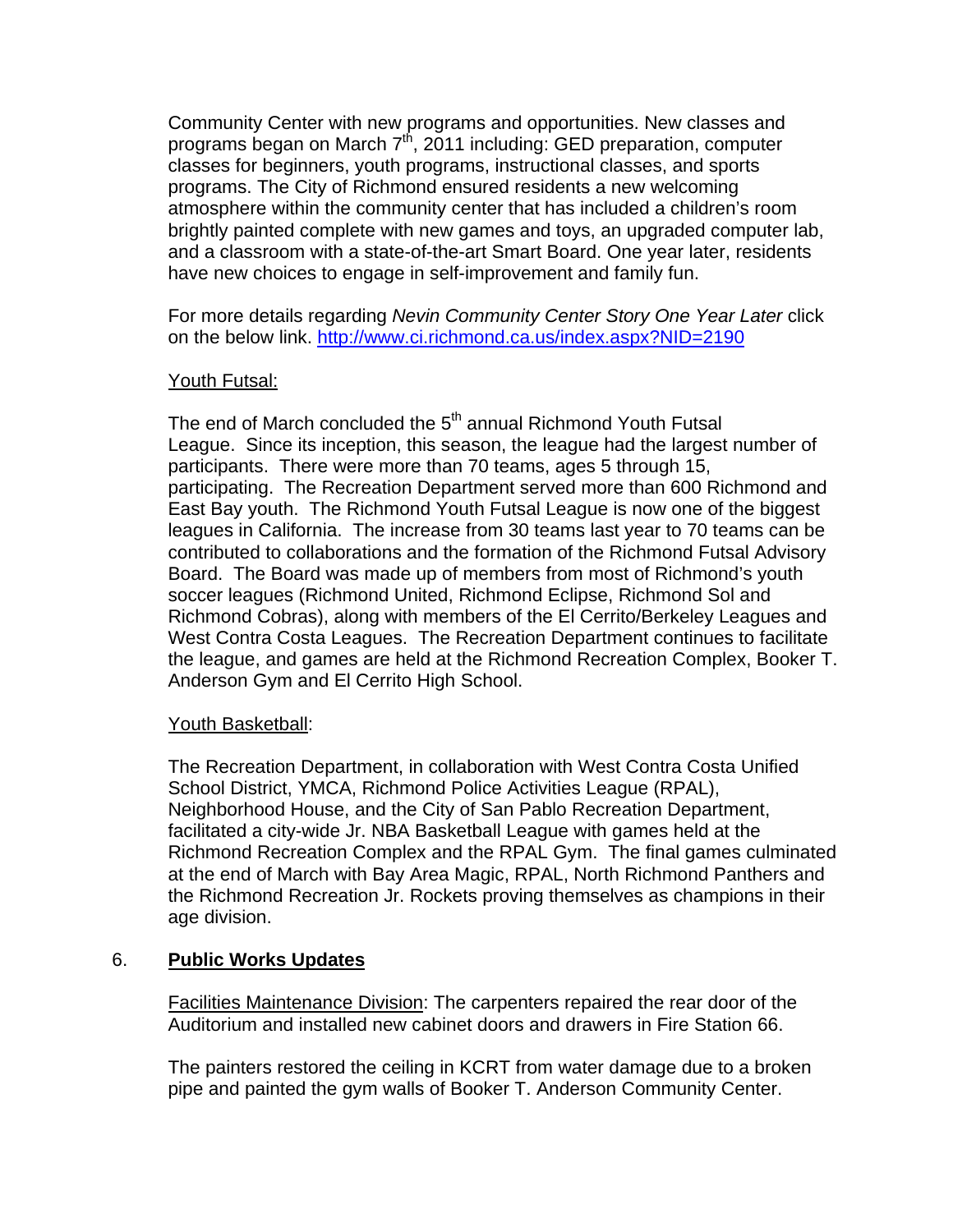The stationary engineers repaired the air conditioner in the server room and replaced check valves on the dewatering system in 450 Civic Center Plaza, and replaced the garbage disposal and kitchen faucet in Fire Station 63.

Parks and Landscaping Division: Parks' crews completed Landscape clean up along Peninsula Drive in the Marina; prepared Solano Play Lot for the upcoming Easter celebration; repaired the bleachers in Nichol Park; completed the baseball field rehabilitation project in Atchison Village; and continued vegetation management on Richmond Parkway in the Hilltop area.

The tree crew continued with tree-related tasks at 1912 Placer Avenue, 831 and 907 South 43rd Street, 362 and 366 South 41<sup>st</sup> Street, and 12622 San Pablo Avenue.

Streets Division: The pavement maintenance crew grinded, prepared, and paved San Jose Avenue from San Mateo Street to San Pablo Avenue: continued Class A patching potholes in various areas of Richmond; and repaired a damaged quardrail due to a single-car accident near Humboldt Avenue and Garvin Avenue.



Newly installed quardrail near Humboldt and Gavin Avenues

The street sweepers swept their regularly-scheduled commercial and residential routes for the first week in Parchester Village, Hilltop Bayview, Hilltop Green, Fairmede/Hilltop, Carriage Hills, El Sobrante Hills, Greenbriar, Hasford Heights, Via Verde, San Pablo Dam Road and Bristol Cone.

Way Finding Signs: Bruce Beyaert, the Chairman of TRAC Bay Trail, reported the following about the installation of the 'way finding' signs project:

Very good news — the City's Sign Shop has done [a] fine job of installing 16 new way finding "You Are Here" map panels to replace the old ones mounted on concrete bases along the Bay Trail throughout Marina Bay. Cutting Blvd. and Richmond Parkway plus three new ones along Harbour Way South. In addition, a new galvanized frame has been fabricated to install a new map panel on the existing concrete cube just east of the Oil